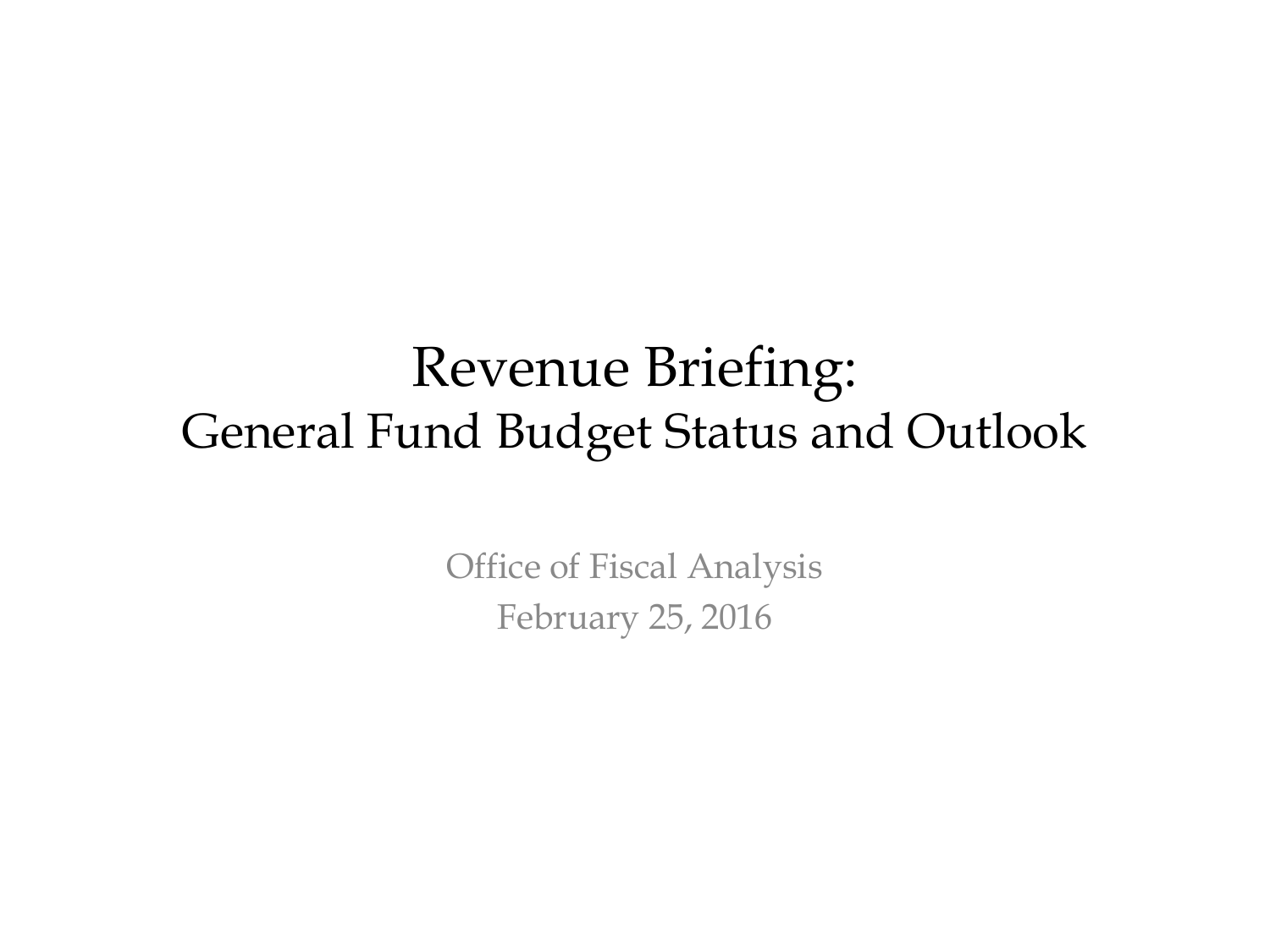#### Revisions to Personal Income Tax Estimates since the 2016-2017 Budget was Enacted (\$ - millions)

|                             | <b>FY 16</b> | <b>FY17</b> |
|-----------------------------|--------------|-------------|
| <b>Budget</b>               | 9,834.4      | 10,357.2    |
| November Consensus          | (189.4)      | (353.1)     |
| <b>January Revisions</b>    | (75.0)       | (175.0)     |
| <b>February Revisions</b>   | (200.0)      | (350.0)     |
| February Estimate           | 9,370.0      | 9,479.1     |
| <b>Cumulative Revisions</b> | (464.4)      | (878.1)     |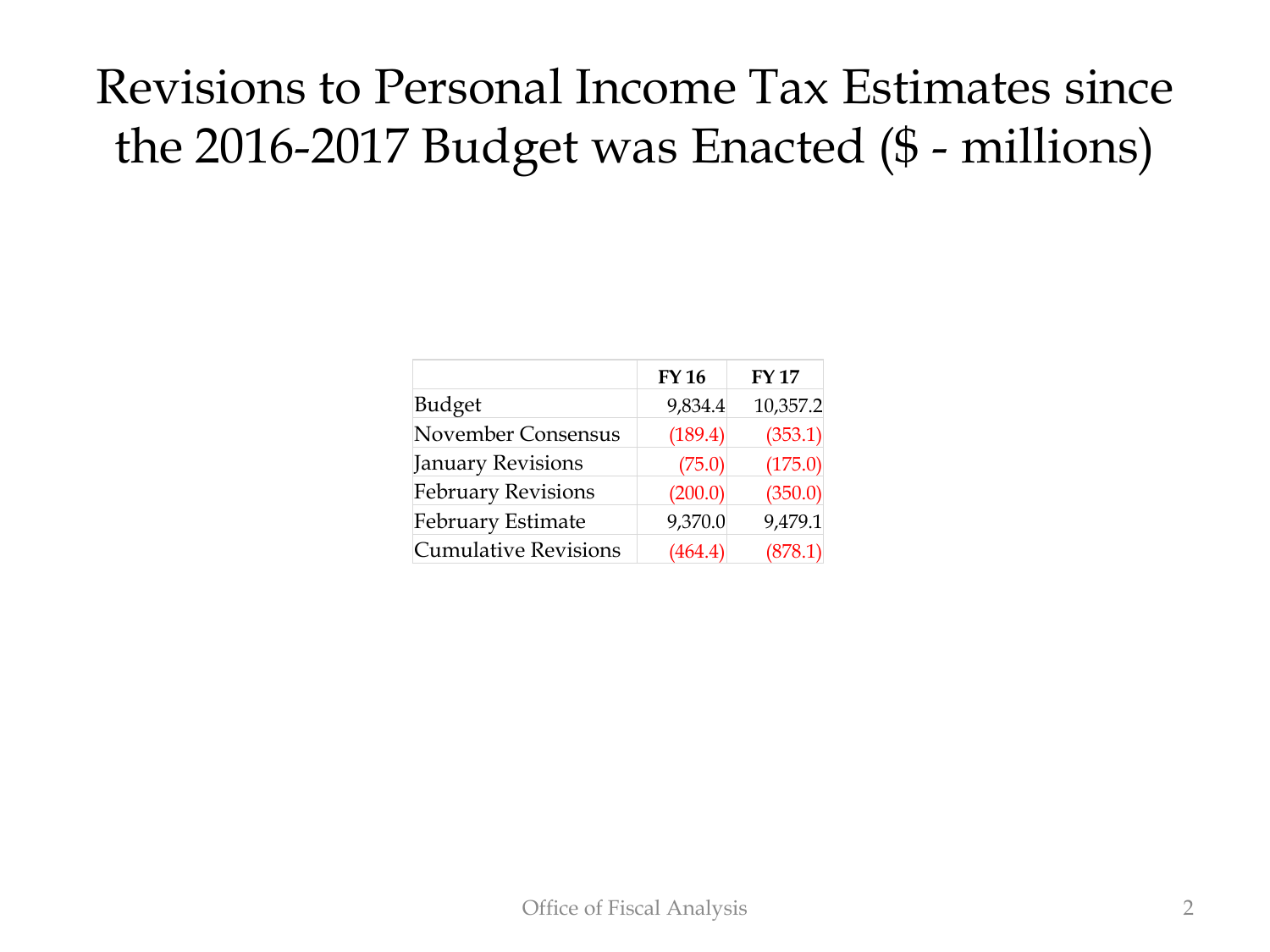# FY 16 General Fund Update (\$ - millions)

| <b>DECEMBER</b>                                                         |         |
|-------------------------------------------------------------------------|---------|
| Fiscal Accountability Report*                                           | (254.4) |
| Net Changes in the Deficit Mitigation Plan, PA 01-15 DSS                | 228.7   |
| Anticipated Savings due to Executive Authority                          | 18.5    |
| <b>Total Changes</b>                                                    | 247.2   |
| Operating Surplus/(Deficit)                                             | (7.2)   |
| <b>JANUARY</b>                                                          |         |
| Impact of Revenue Changes / Jan. 15 Consensus                           | (26.8)  |
| Impact of Expenditure Changes / Jan. 25th OFA Monthly Statement         | (38.3)  |
| Operating Surplus/(Deficit)                                             | (72.3)  |
| <b>FEBRUARY</b>                                                         |         |
| Impact of Revenue Changes / Feb. 25th OFA Monthly Statement             | (198.0) |
| Impact of Expenditure Changes / Feb. 25th OFA Monthly Statement         | 4.2     |
| <b>Operating Surplus/(Deficit)</b>                                      | (266.1) |
| * November 18, 2015; FY 16 includes the impact of Sep. 2015 rescissions |         |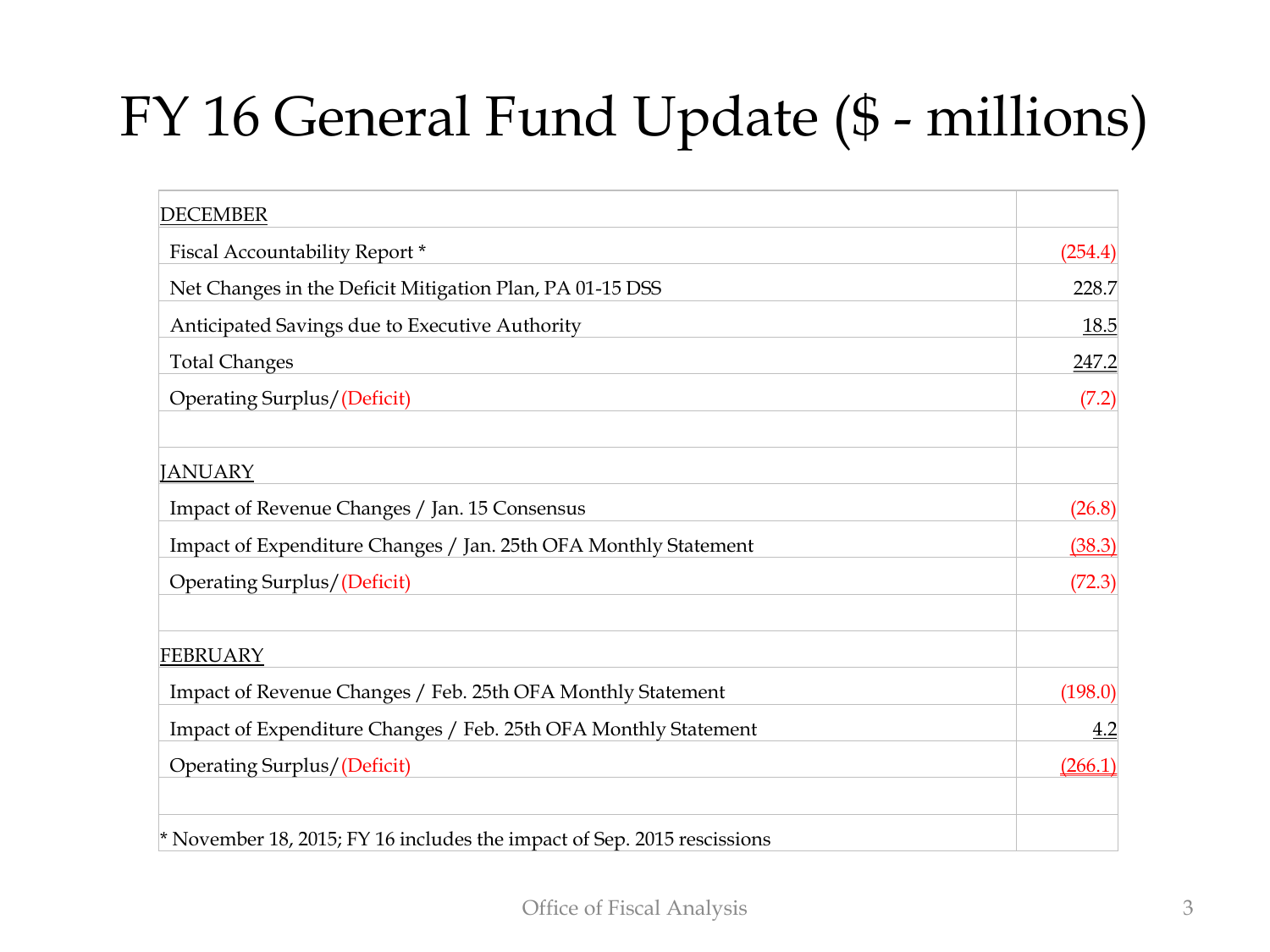# FY 17 General Fund Update (\$ - millions)

| Governor's Recommended                                                                                     | Original | Revised <sup>[1]</sup> | Difference |  |  |
|------------------------------------------------------------------------------------------------------------|----------|------------------------|------------|--|--|
| Revenues                                                                                                   | 18,713.6 | 18,152.3               | (561.3)    |  |  |
| Appropriations                                                                                             | 18,711.2 | 18,141.7               | (569.5)    |  |  |
| Operating Surplus / (Deficit)                                                                              | 2.4      | 10.6                   |            |  |  |
|                                                                                                            |          |                        |            |  |  |
|                                                                                                            |          |                        |            |  |  |
| Update                                                                                                     | Original | Revised <sup>[2]</sup> | Difference |  |  |
| Revenues                                                                                                   | 18,713.6 | 17,802.3               | (911.3)    |  |  |
| Appropriations                                                                                             | 18,711.2 | 18,141.7               | (569.5)    |  |  |
| Operating Surplus / (Deficit)                                                                              | 2.4      | (339.4)                |            |  |  |
|                                                                                                            |          |                        |            |  |  |
| [1] Revenues reflect January 15th consensus estimates plus \$1.8 million (net) recommended policy changes. |          |                        |            |  |  |
| [2] Revenues reflect OFA's February 25th update.                                                           |          |                        |            |  |  |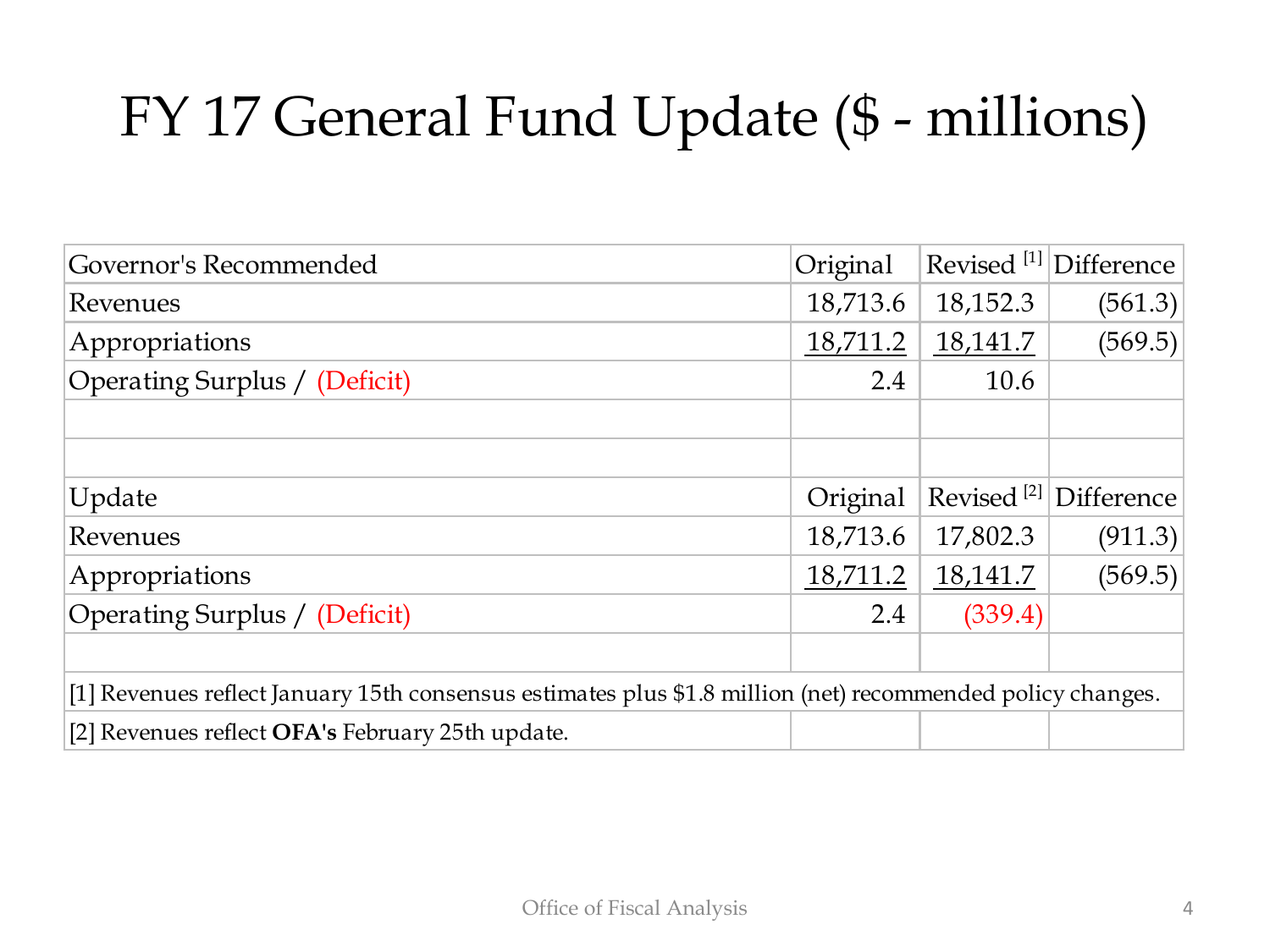#### Annual Error Rates: Budget v. Actual General Fund Revenues

|              | <b>Personal Income Tax</b> | Personal Income Tax<br>- Estimates and | Personal Income Tax |                          |                          |
|--------------|----------------------------|----------------------------------------|---------------------|--------------------------|--------------------------|
|              | - Withholding              | Finals                                 | - Total             | <b>Other Taxes (Net)</b> | <b>Total Taxes (Net)</b> |
| $FY$ 16 est  | $-1.6%$                    | $-9.3\%$                               | $-4.7%$             | $0.9\%$                  | $-2.6%$                  |
| $FY$ 15      | 1.5%                       | $-5.2\%$                               | $-1.2%$             | $-0.2\%$                 | $-0.8%$                  |
| <b>FY 14</b> | $-0.5\%$                   | $-1.8\%$                               | $-1.0\%$            | 1.4%                     | $-0.1%$                  |
| $FY$ 13      | $-1.0\%$                   | $6.7\%$                                | 1.9%                | $-0.7\%$                 | 0.8%                     |
| $FY$ 12      | $-1.1\%$                   | $-2.8\%$                               | $-1.7%$             | $-1.2\%$                 | $-1.5%$                  |
| $FY$ 11      | $6.9\%$                    | 11.2%                                  | $8.4\%$             | 13.3%                    | 10.3%                    |
| $FY$ 10      | $2.4\%$                    | $-5.9\%$                               | $-0.7\%$            | $0.3\%$                  | $-0.3%$                  |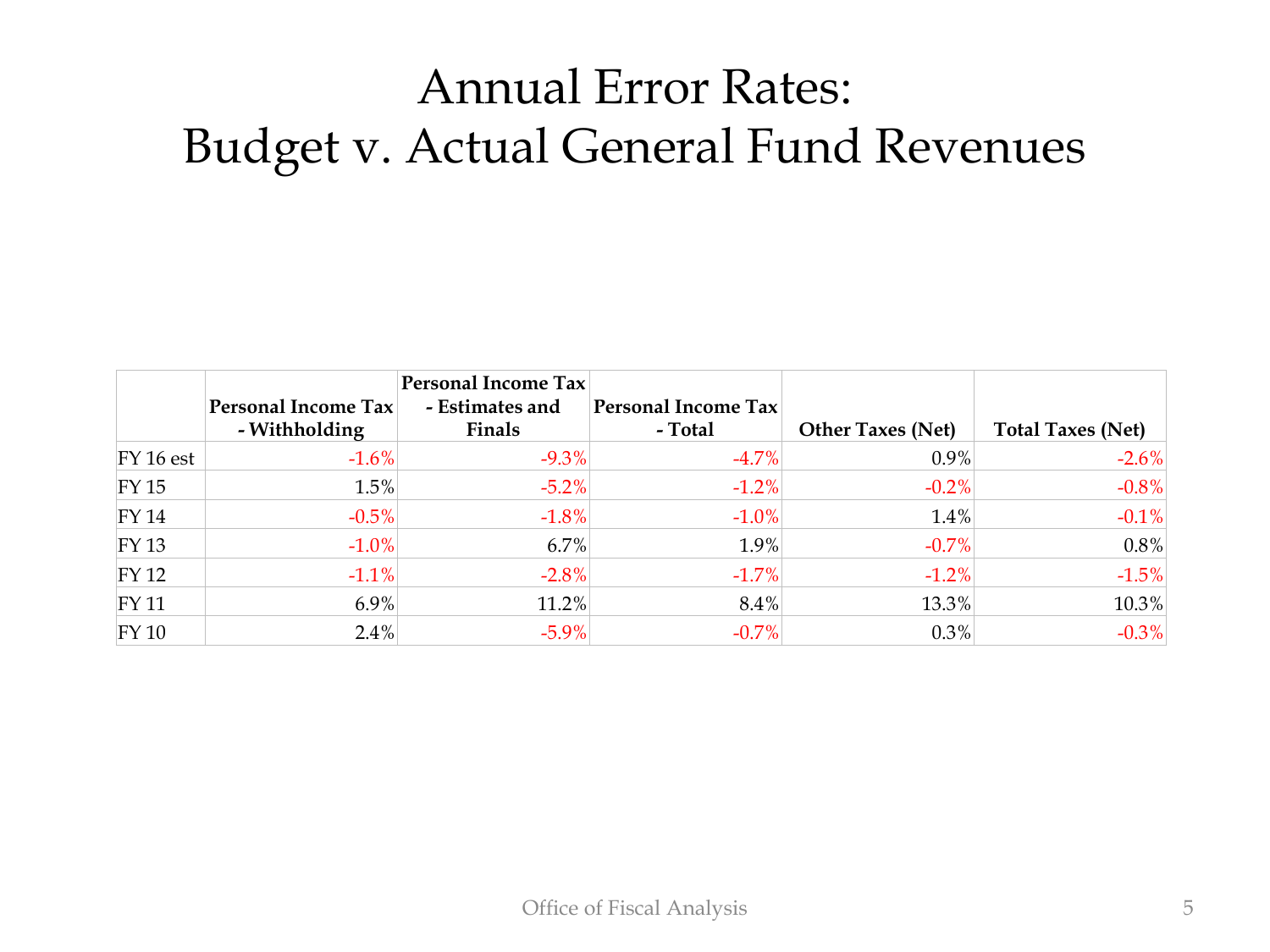#### Net Capital Gains (% change from prior year)

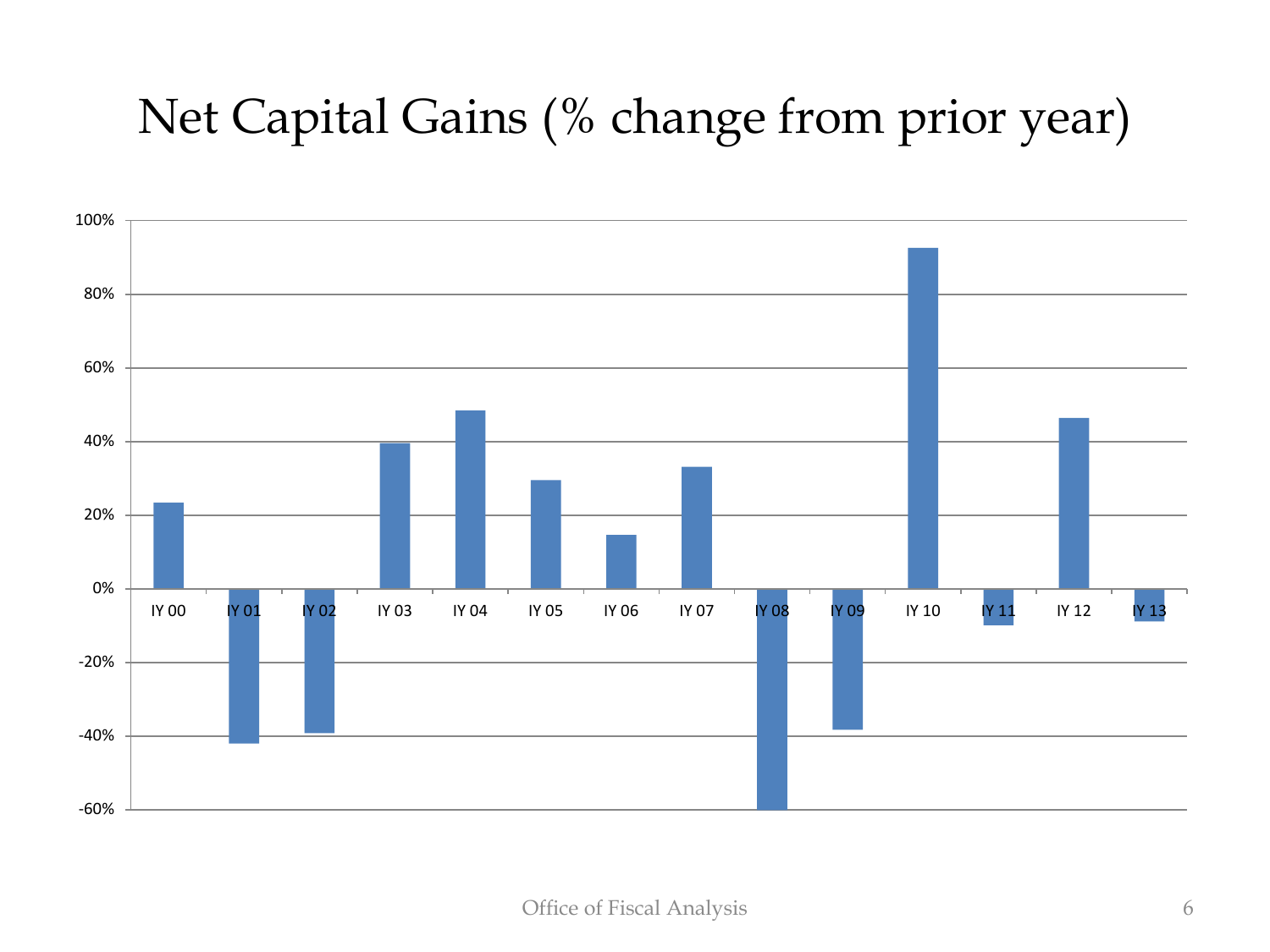#### Estimated/Finals: Rates of Variance between Projections and Actuals, Budgetary Consequences (\$ - millions)

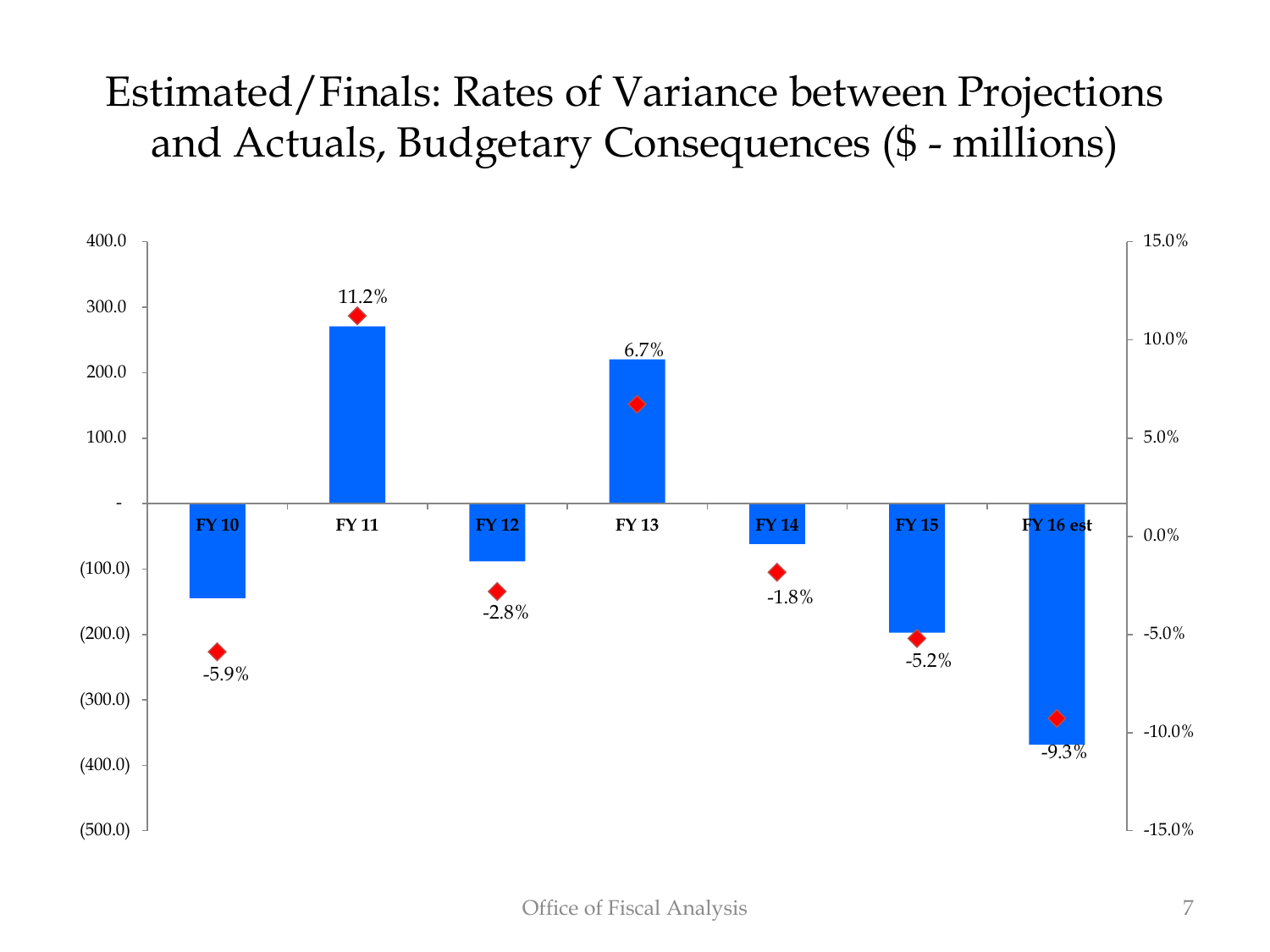#### Growth (Year over Year) in Estimated Payments

| Income $/$ |           |          |                |          |
|------------|-----------|----------|----------------|----------|
| Calendar   |           |          |                |          |
| Year       | First 3Qs | 4th Q    | 4Q - First 3Qs | All Q    |
| 2015       | 6.4%      | $-9.5%$  | $-16.0%$       | $-0.9%$  |
| 2014       | 4.4%      | 5.0%     | 0.6%           | 4.7%     |
| 2013       | 9.1%      | 1.5%     | $-7.6%$        | 5.5%     |
| 2012       | 18.6%     | 24.6%    | 6.1%           | 21.4%    |
| 2011       | 13.5%     | 2.9%     | $-10.6%$       | 8.3%     |
| 2010       | 13.5%     | 25.2%    | 11.7%          | 18.9%    |
| 2009       | $-35.9%$  | $-9.4%$  | 26.5%          | $-25.8%$ |
| 2008       | $-1.0%$   | $-22.8%$ | $-21.8%$       | $-10.6%$ |
| 2007       | 16.2%     | 18.3%    | 2.1%           | 17.1%    |
| 2006       | 13.5%     | 6.1%     | $-7.4%$        | 10.1%    |
| 2005       | 22.3%     | 22.3%    | 0.0%           | 22.3%    |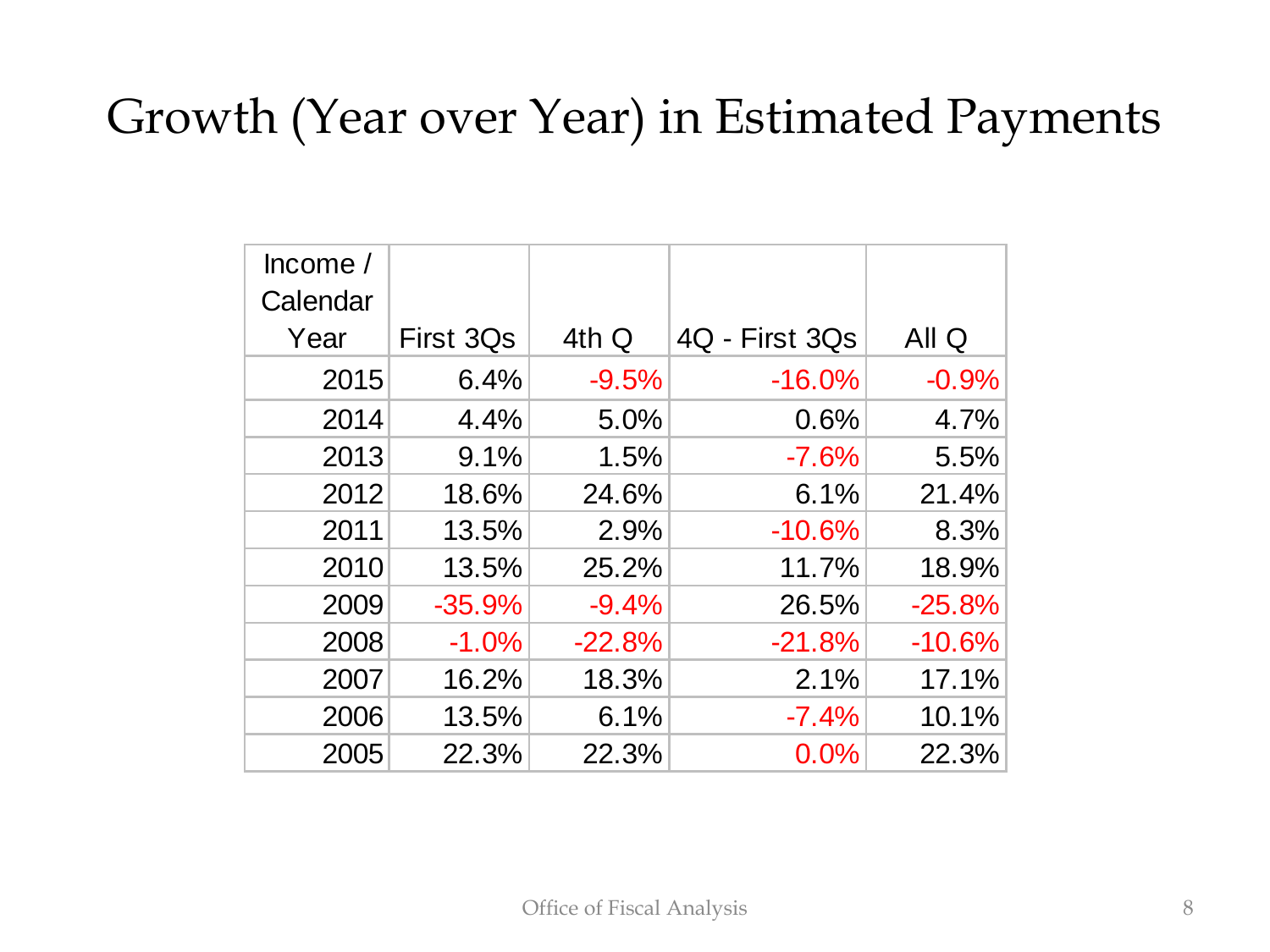### Growth (Year over Year) in Final Payments Compared to Estimated Payments

| Year   |                | First 3 Q 4th Q   4Q - First 3Qs   All Q   Final   Total   Final - Total |                    |                 |         |
|--------|----------------|--------------------------------------------------------------------------|--------------------|-----------------|---------|
| 2015 X | 6.4% - $9.5\%$ |                                                                          | $-16.0\%$ $-0.9\%$ | $5.4\%$ 1.8%    | $3.6\%$ |
| 2015   | $6.4\%$ -9.5%  |                                                                          | $-16.0\%$ $-0.9\%$ | $1.2\%$ 0.0%    | 1.2%    |
| 2011   | 13.5% 2.9%     |                                                                          | $-10.6\%$   8.3%   | $8.6\%$ $8.5\%$ | $0.2\%$ |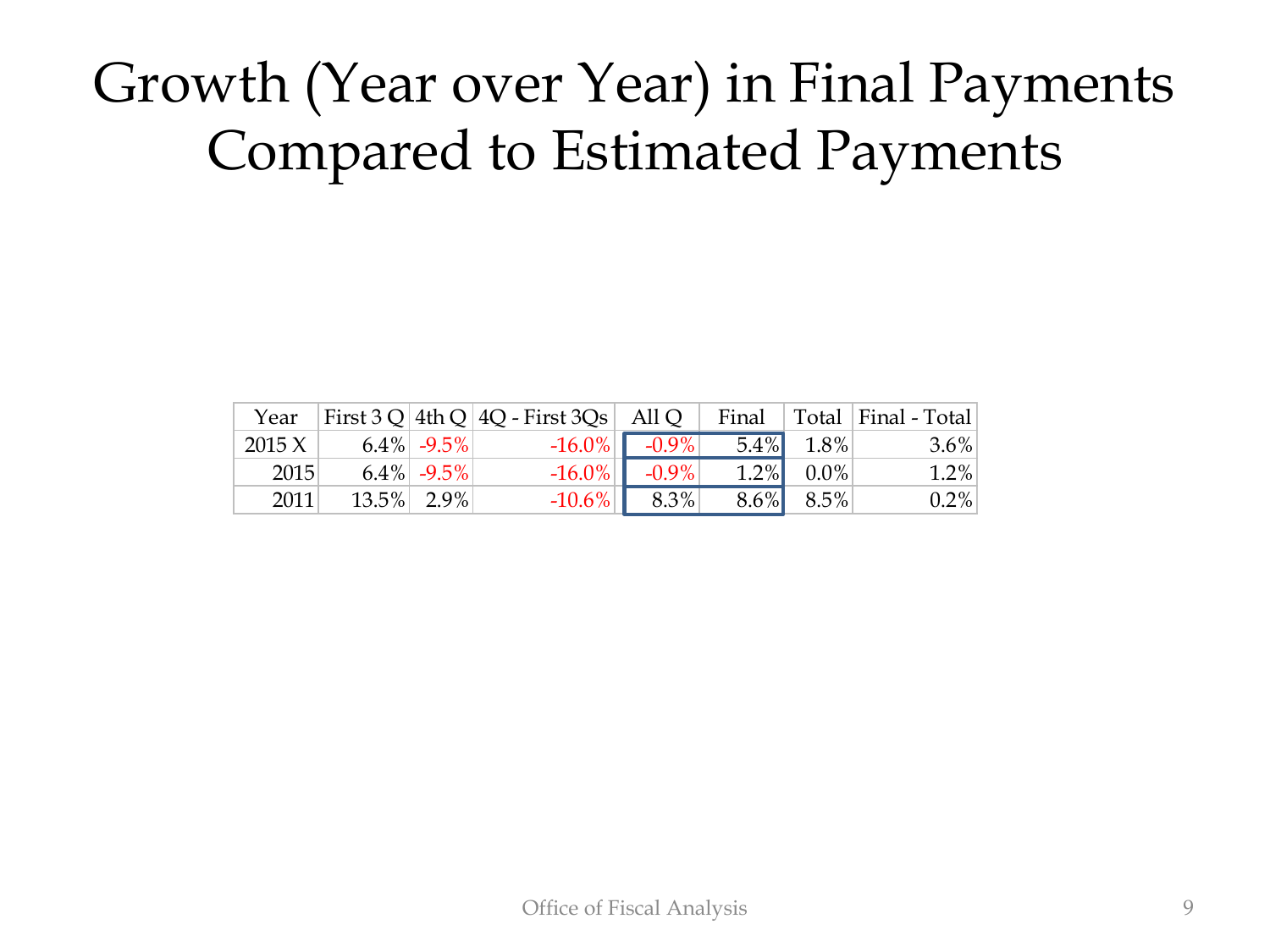## Projections of Growth are Revised Significantly due to 4<sup>th</sup> Quarter Payments

| <b>January Estimate</b>  | <b>FY 16</b> | <b>FY 17</b> |
|--------------------------|--------------|--------------|
| Personal Income Tax      | 3.0%         | 2.9%         |
| Withholding              | $3.0\%$      | 3.0%         |
| Est/Finals               | 2.9%         | 2.8%         |
|                          |              |              |
| <b>February Estimate</b> | <b>FY 16</b> | <b>FY17</b>  |
| Personal Income Tax      | 0.8%         | 1.4%         |
| Withholding              | 3.0%         | 2.8%         |
| Est/Finals               | $-2.5%$      | $-0.9\%$     |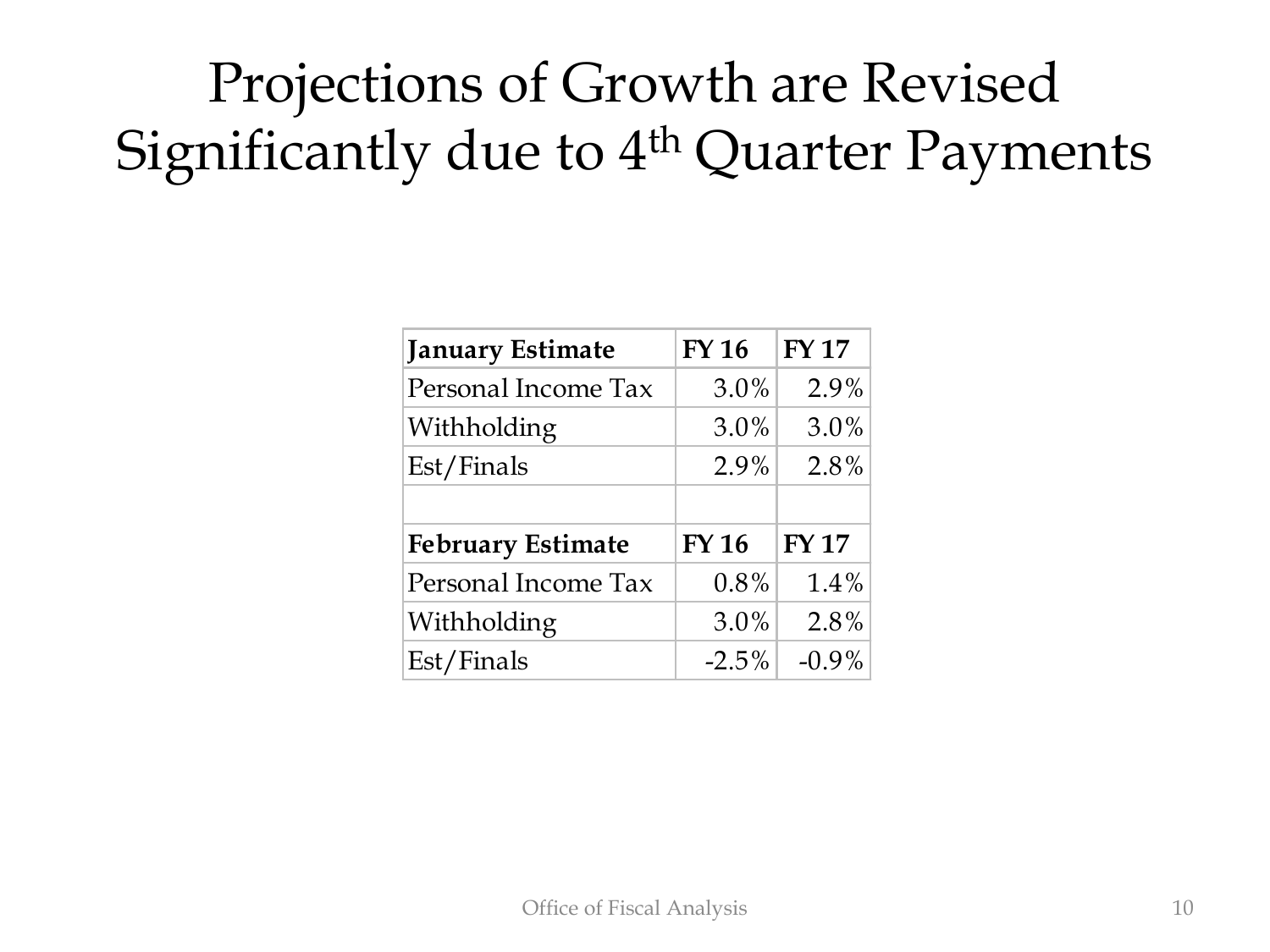### Summary of FY 17 Adjustments to Personal Income Tax Projections (\$ - millions)

|                                         | <b>FY 17</b> |
|-----------------------------------------|--------------|
| Carry forward FY 16 revision in E&F     | (200.0)      |
| Downgrade anticipated growth into FY 17 | (150.0)      |
| Total Feb. 25th Revision                | (350.0)      |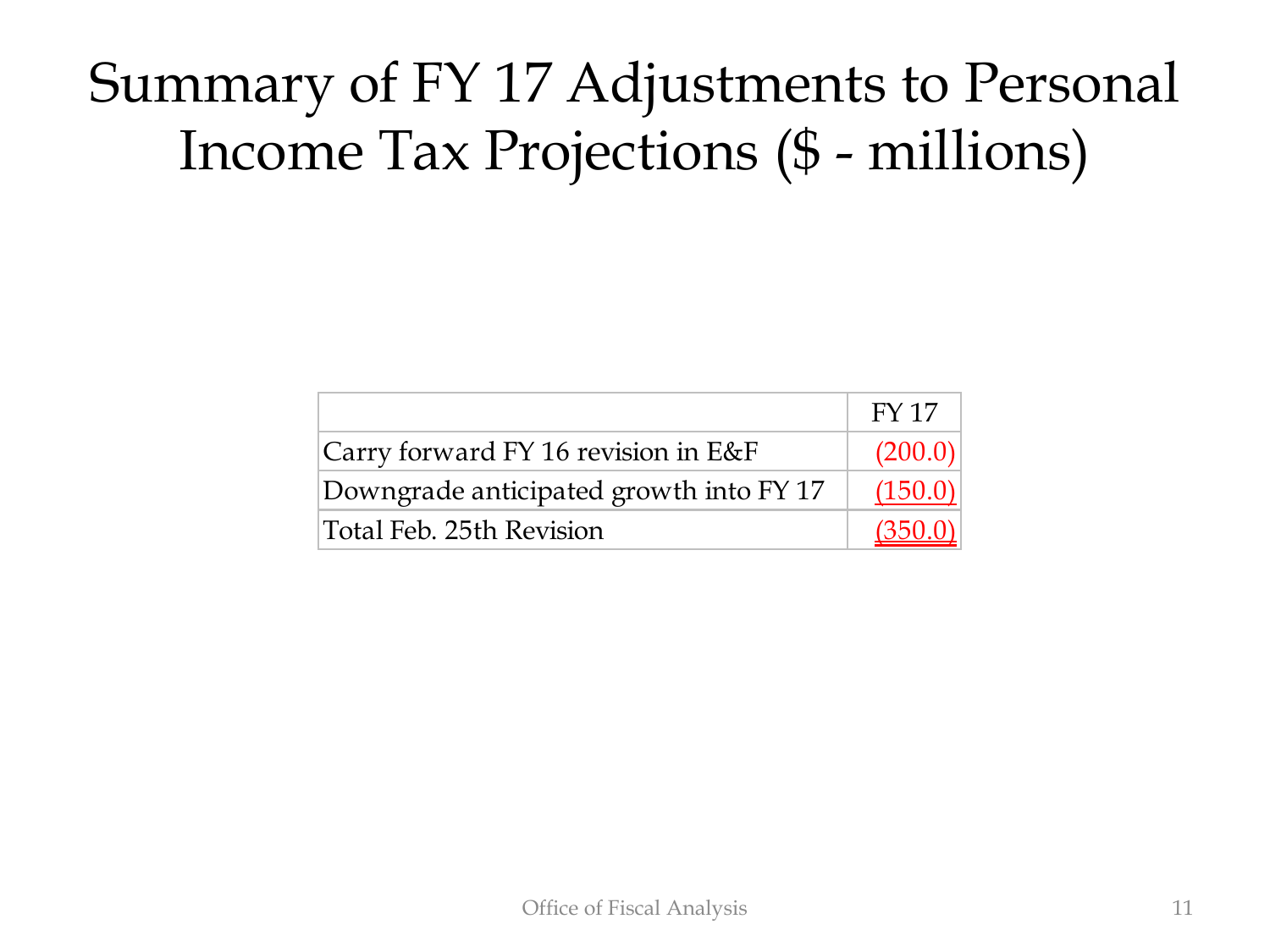### **Ongoing Significant Risk to FY 16 Estimates**

- Corporate Tax
	- Approximately \$200 million or 22.2% of the total FY 16 projection for this tax is due to new policies
	- Major payments due in March and June
- Income Tax Withholding
	- We are meeting revised growth levels in FY16 but need to make up some ground
- Income Tax Final Payments
	- April Collections are volatile
	- Approximately 40% of the revenue stream is collected during this period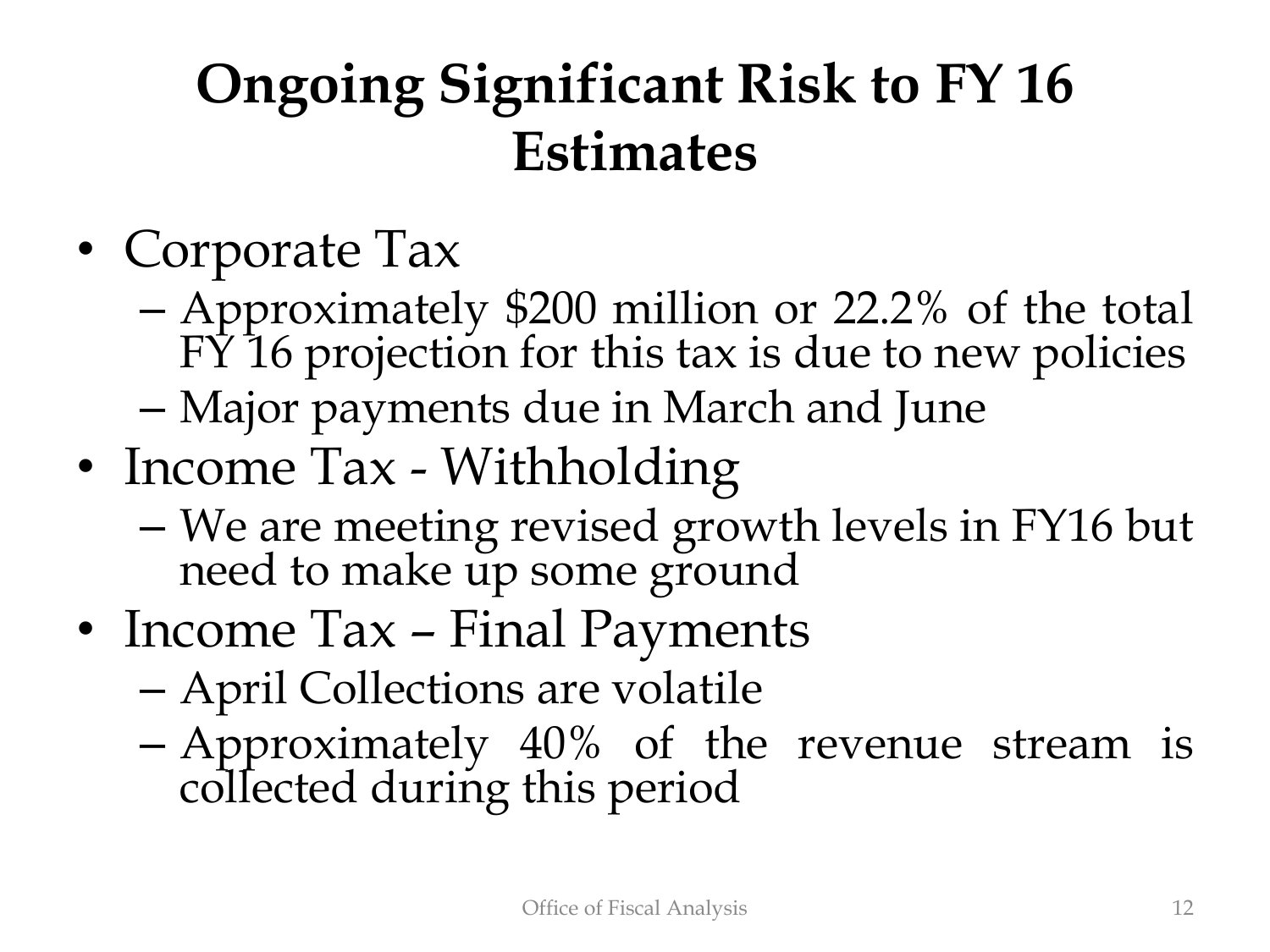# **Income Tax - Withholding**

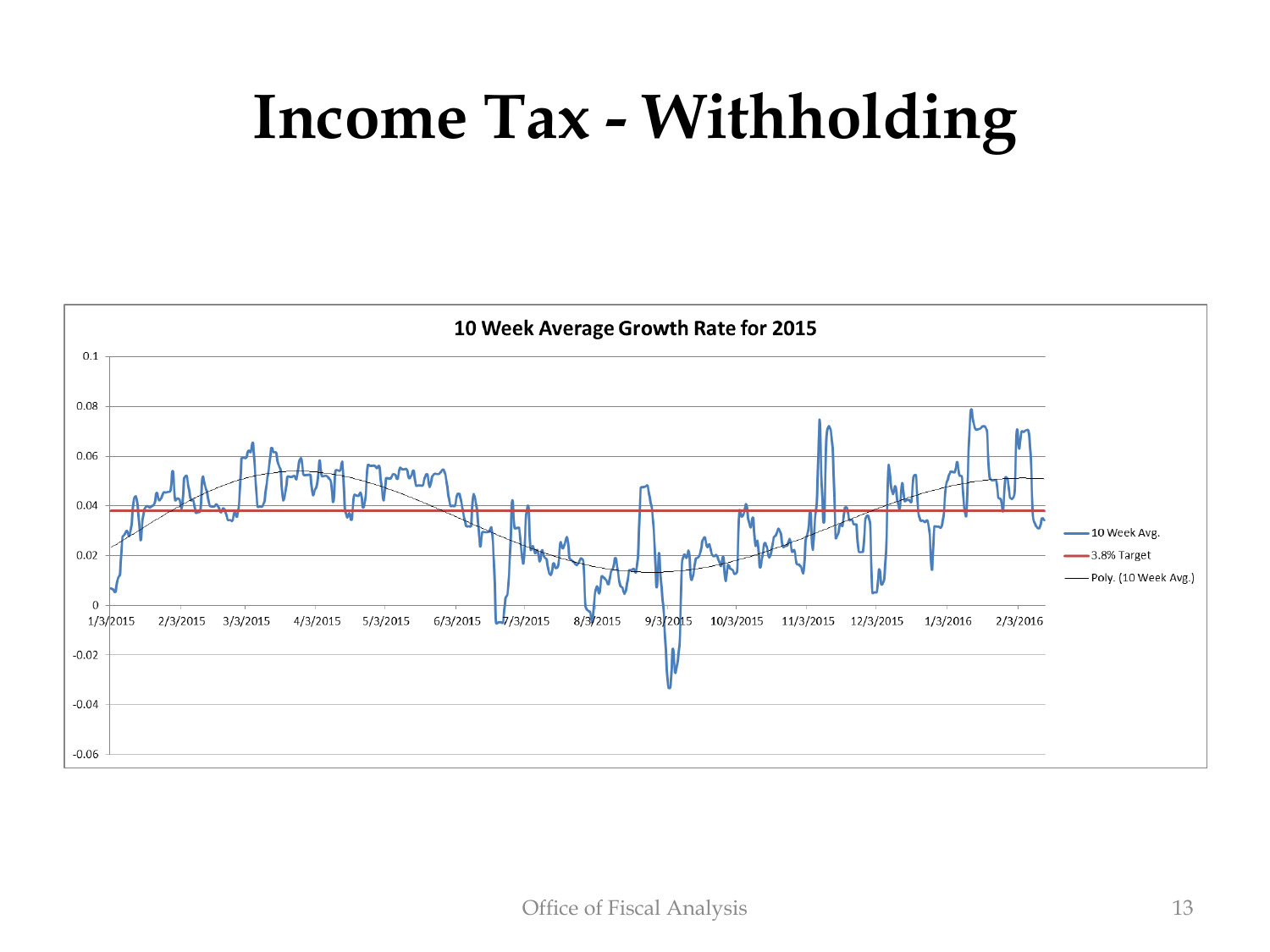## Statutory Bond Cap Calculation

- Debt certification
	- Compares net indebtedness to net tax revenue
		- Applies to General Obligation debt, which is supported by General Fund tax revenue
			- Certain types of net indebtedness are exempt: Special Transportation Obligation bonds, Clean Water Fund bonds, Tax Incremental Financing bonds, etc.
	- Prepared by the Office of the State Treasurer
		- Biannual calculations: Jan 1 and July 1
		- Other calculations required by statute when...
			- The State Bond Commission meets to allocates bonds
			- The General Assembly seeks to pass a bill authorizing any new debt
	- Statutory debt limits subject to debt certification
		- Bond authorizations cannot exceed 100% of the debt limit, which is 1.6 times the Net Tax Revenue of the General Fund
		- If/when net indebtedness meets or exceeds 90% of the debt limit, the Governor must recommend more bond cancellations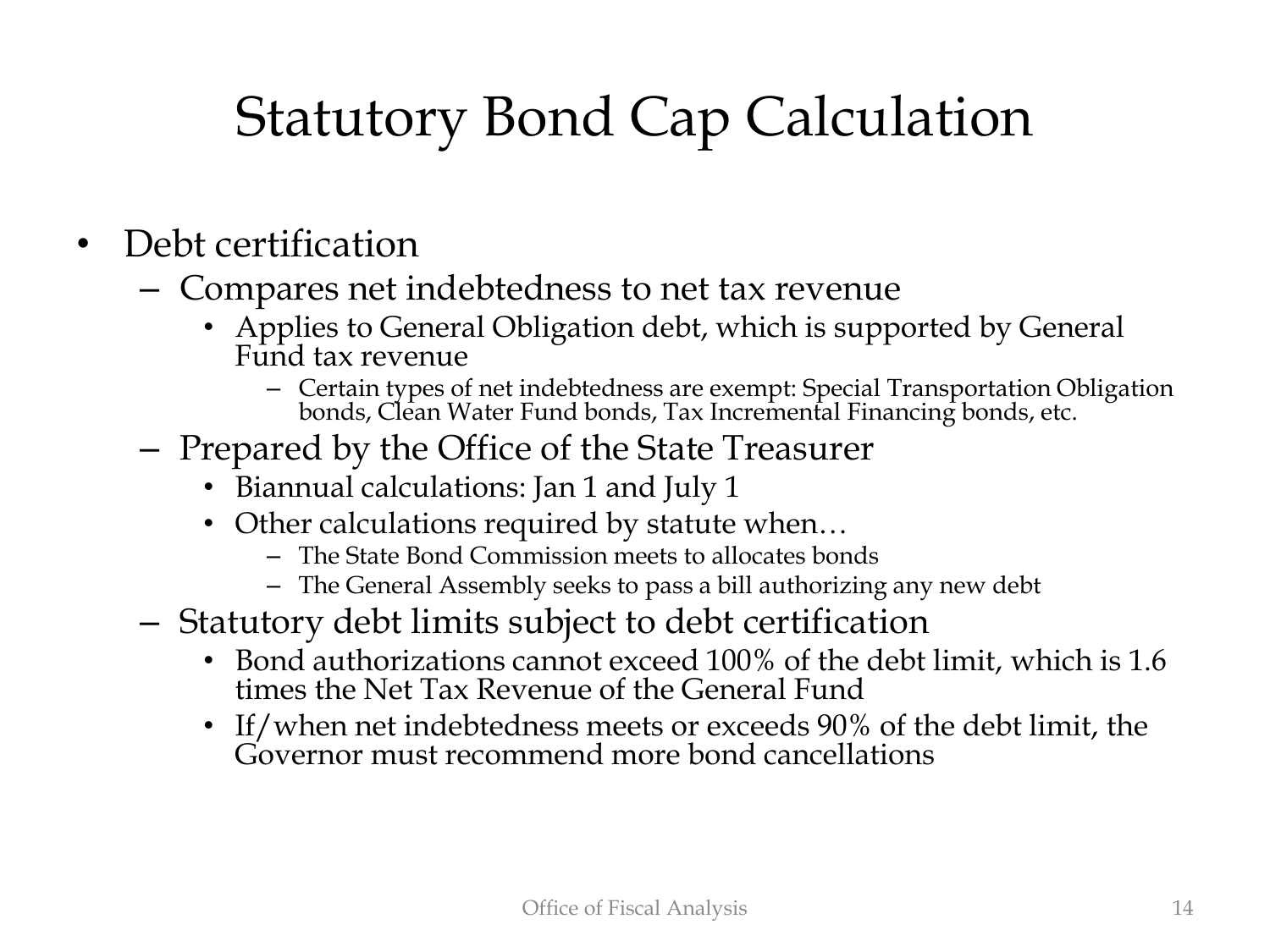## Statutory Bond Cap Calculation\* (cont.): Summary Calculations

|                                              |                                                                                                                                         |                    |                   | Difference      | Difference         |  |  |  |
|----------------------------------------------|-----------------------------------------------------------------------------------------------------------------------------------------|--------------------|-------------------|-----------------|--------------------|--|--|--|
|                                              | (a)                                                                                                                                     | (b)                | (c)               | $(c) - (a)$     | $(c) - (b)$        |  |  |  |
| <b>Fiscal Year</b>                           | 2016                                                                                                                                    | 2017               | 2017              |                 |                    |  |  |  |
| Effective date of the calculation            | 1/19/16                                                                                                                                 | 7/1/16             | 7/1/16            |                 |                    |  |  |  |
|                                              |                                                                                                                                         |                    |                   |                 |                    |  |  |  |
| Net Indebtedness                             | \$21,000,067,080                                                                                                                        | \$22,518,819,285   | \$22,518,819,285  | \$1,518,752,205 |                    |  |  |  |
| Net Total General Fund Tax Receipts          | \$15,609,800,000                                                                                                                        | \$16,216,365,000   | \$15,649,700,000  | 39,900,000      | \$ (566, 665, 000) |  |  |  |
| Debt Limit @ 1.6 * Net Total GF Tax Receipts | \$24,975,680,000                                                                                                                        | \$25,946,184,000   | \$25,039,520,000  | 63,840,000      | \$ (906, 664, 000) |  |  |  |
| % of Debt Limit                              | 84.08%                                                                                                                                  | 86.79%             | 89.93%            |                 |                    |  |  |  |
|                                              |                                                                                                                                         |                    |                   |                 |                    |  |  |  |
| $\$\$ to Debt Limit of 90%                   | \$1,478,044,920                                                                                                                         | 832,746,315<br>\$. | 16,748,715<br>\$. |                 |                    |  |  |  |
|                                              |                                                                                                                                         |                    |                   |                 |                    |  |  |  |
|                                              | $\star$ CT General Statutes charge the Office of the State Treasurer with performing definitive calculations of the statutory bond cap. |                    |                   |                 |                    |  |  |  |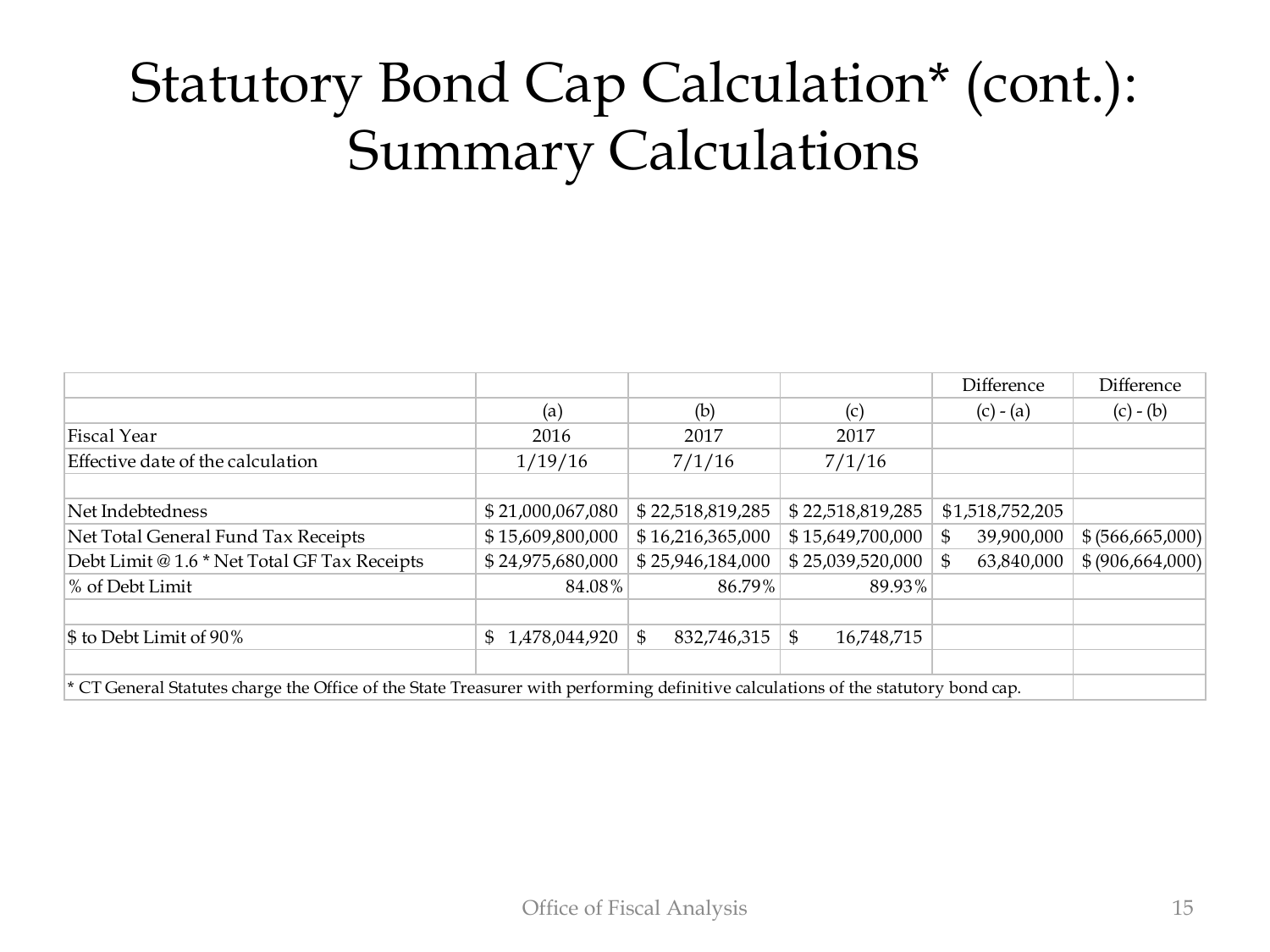### Statutory Bond Cap Calculation\* (cont.): Detailed Calculations

|                                                                                                                                   |              |                          |    |                |               |                    |               | Difference      |    | Difference      |
|-----------------------------------------------------------------------------------------------------------------------------------|--------------|--------------------------|----|----------------|---------------|--------------------|---------------|-----------------|----|-----------------|
|                                                                                                                                   |              | (a)                      |    | (b)            |               | (c)                |               | $(c) - (a)$     |    | $(c) - (b)$     |
| <b>Fiscal Year</b>                                                                                                                |              | 2016                     |    | 2017           |               | 2017               |               |                 |    |                 |
| Effective date of the calculation                                                                                                 |              | 1/19/16                  |    | 7/1/16         |               | 7/1/16             |               |                 |    |                 |
| Net Indebtedness                                                                                                                  |              |                          |    |                |               |                    |               |                 |    |                 |
| Authorized and Unissued                                                                                                           | \$           | 6,484,824,072            | \$ | 7,628,647,572  | \$            | 7,628,647,572      | \$            | 1,143,823,500   |    |                 |
| Tax Supported Outstanding                                                                                                         |              | 13,376,021,237           |    | 13,645,754,060 | \$            | 13,645,754,060     | \$            | 269,732,823     |    |                 |
| Other Indebtedness Guarantees                                                                                                     |              | 1,140,395,000            |    | 1,351,515,000  | \$            | 1,351,515,000      | \$            | 211,120,000     |    |                 |
| Funds Available to Pay Net Obligations                                                                                            | \$           | 1,173,230                |    | 697,347        | $\frac{6}{5}$ | 697,347            | $\frac{6}{2}$ | (475, 882)      |    |                 |
| Net Indebtedness without new policy                                                                                               | \$           | 21,000,067,080           |    | 22,625,219,285 | \$            | 22,625,219,285     | \$            | 1,625,152,205   |    |                 |
| Governor's Revised FY 17                                                                                                          |              |                          |    |                |               |                    |               |                 |    |                 |
| <b>Additional Bond Authorizations</b>                                                                                             | \$           | $\overline{\phantom{a}}$ | \$ | 279,000,000    | \$            | 279,000,000        | \$            | 279,000,000     |    |                 |
| Cancelled Bond Authorizations                                                                                                     | \$           |                          | \$ | (385,400,000)  | \$            | $(385,400,000)$ \$ |               | (385, 400, 000) |    |                 |
| Net Change in Bond Authorizations                                                                                                 | \$           |                          | \$ | (106,400,000)  | \$            | $(106,400,000)$ \$ |               | (106, 400, 000) |    |                 |
| Net Indebtedness with new policy                                                                                                  | $\mathbf{S}$ | 21,000,067,080           |    | 22,518,819,285 | \$            | 22,518,819,285     | \$            | 1,518,752,205   |    |                 |
| Net Total General Fund Tax Receipts                                                                                               |              | 15,609,800,000           |    | 16,216,365,000 | \$            | 15,649,700,000     | \$            | 39,900,000      | \$ | (566, 665, 000) |
| Debt Limit @ 1.6 * Net Total GF Tax Receipts                                                                                      |              | 24,975,680,000           |    | 25,946,184,000 | \$            | 25,039,520,000     | \$            | 63,840,000      | \$ | (906, 664, 000) |
| $\%$ of Debt Limit                                                                                                                |              | 84.08%                   |    | 86.79%         |               | 89.93%             |               |                 |    |                 |
| \$ to Debt Limit of 90%                                                                                                           | \$           | 1,478,044,920            | \$ | 832,746,315    | \$            | 16,748,715         |               |                 |    |                 |
| * CT General Statutes charge the Office of the State Treasurer with performing definitive calculations of the statutory bond cap. |              |                          |    |                |               |                    |               |                 |    |                 |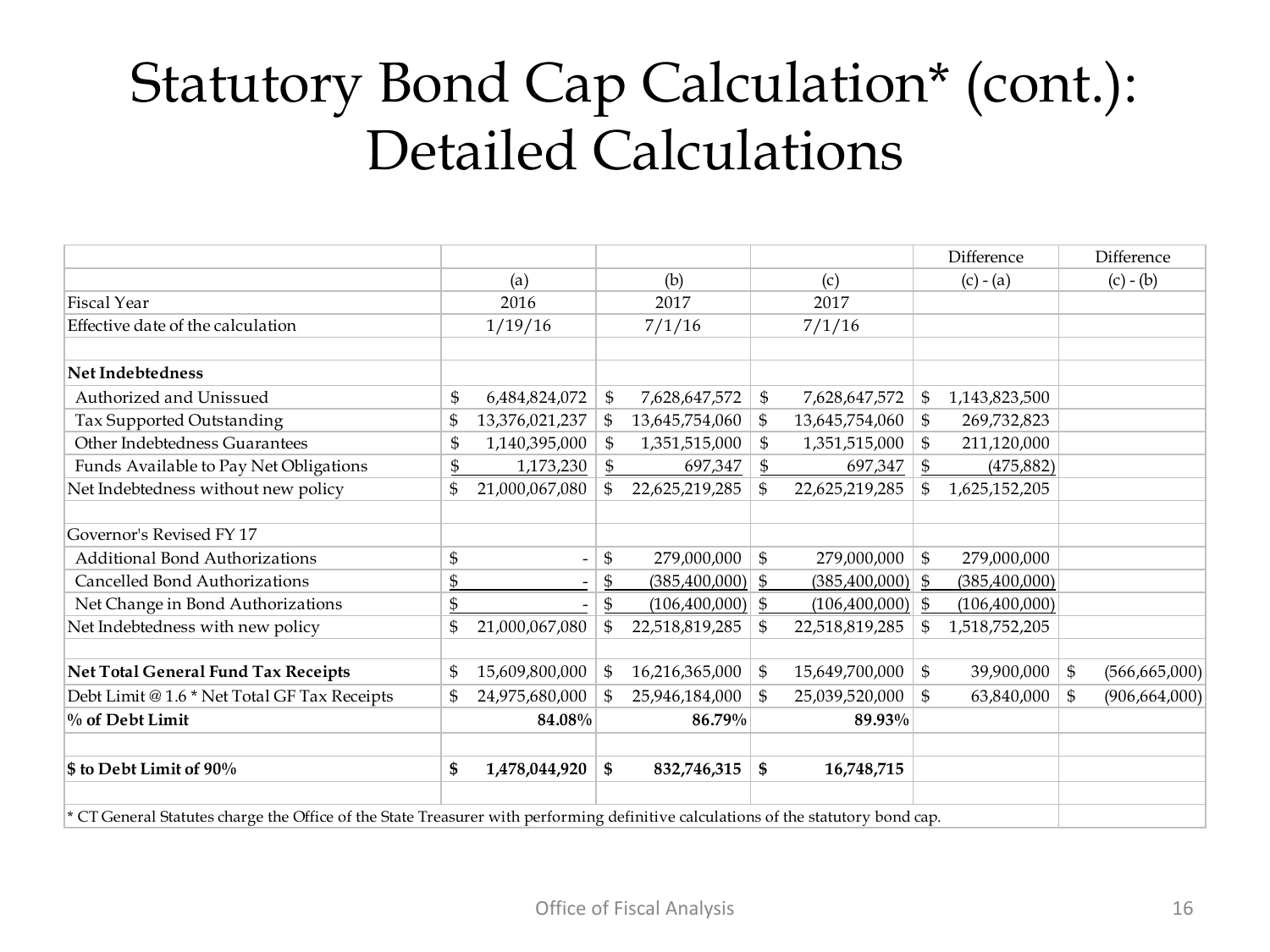#### Statutory Bond Cap Calculation\* (cont.): Alternative Calculation using Revised OFA Revenue Estimates

|                                                                                                                                     |                      |                                   |                | Difference    |
|-------------------------------------------------------------------------------------------------------------------------------------|----------------------|-----------------------------------|----------------|---------------|
|                                                                                                                                     | (c)                  | (d)                               |                | $(d) - (c)$   |
| <b>Fiscal Year</b>                                                                                                                  | 2017                 | 2017                              |                |               |
| Effective date of the calculation                                                                                                   | 7/1/16               | 7/1/16                            |                |               |
| Net Indebtedness without new policy                                                                                                 | \$<br>22,625,219,285 | \$22,625,219,285                  | $\mathfrak{S}$ |               |
| Governor's Revised FY 17                                                                                                            | \$<br>(106,400,000)  | (106,400,000)<br>$\mathfrak{S}$   | $\mathfrak{S}$ |               |
| Net Indebtedness with new policy                                                                                                    | \$<br>22,518,819,285 | \$22,518,819,285                  | $\mathfrak{S}$ |               |
| Net Total General Fund Tax Receipts                                                                                                 | \$<br>15,649,700,000 | \$15,299,700,000                  | $\mathfrak{S}$ | (350,000,000) |
| Debt Limit @ 1.6 * Net Total GF Tax Receipts                                                                                        | \$<br>25,039,520,000 | \$24,479,520,000                  | \$             | (560,000,000) |
| % of Debt Limit                                                                                                                     | 89.93%               | 91.99%                            |                |               |
| $\$\$ to Debt Limit of 90%                                                                                                          | \$<br>16,748,715     | $\mathfrak{S}$<br>(487, 251, 285) |                |               |
| $*$ CT General Statutes charge the Office of the State Treasurer with performing definitive calculations of the statutory bond cap. |                      |                                   |                |               |